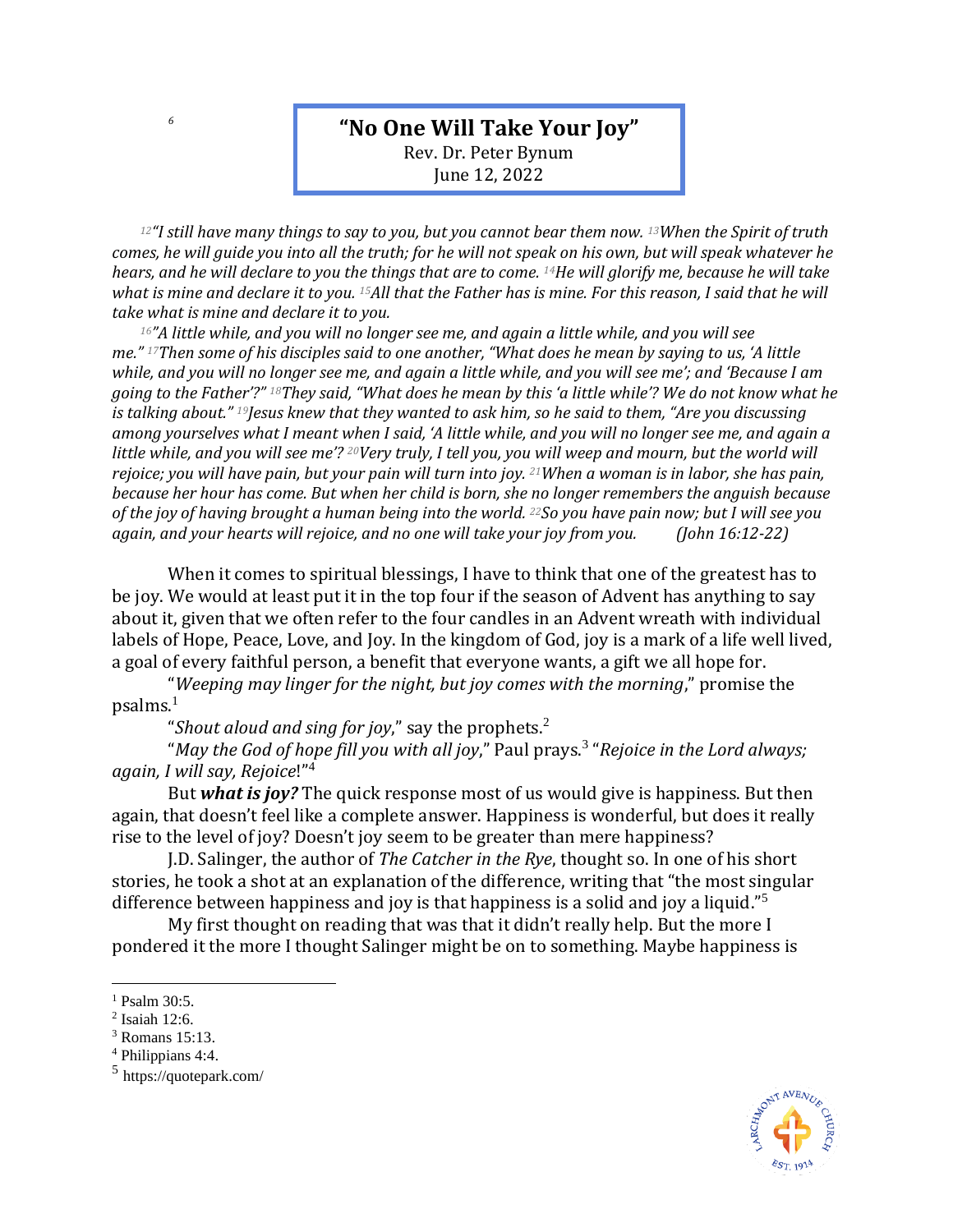somehow more of a solid, material thing, something that can be picked up and held more easily. Maybe the spiritual reality of joy really does flow more nimbly and gracefully - more like a liquid than a solid. Perhaps happiness is more material and joy more spiritual. Perhaps happiness is based on external reality while joy is more of an inward, internal thing. Maybe the object of happiness can be swept away more readily… while joy falls like gentle rain into the cracks and crevasses of our lives, watering the garden of our spirits and also becoming much more difficult to extract, even as storm winds blow.

One thing I can say with assurance is that lately I have been reminded of just how vulnerable happiness can be. I think, for example, of those families in Uvalde (*u-val-dee*) that had been celebrating birthdays and looking forward to vacations in one moment, and then, in one fateful hour, had all of that happiness tragically ripped from them. I think of families in the Ukraine, torn apart by war, wondering if they will ever be truly happy again. I think of the sorrow of this congregation as we mourn the loss of Steve Williams to pancreatic cancer, a disease that creeps surreptitiously and then attacks viciously and with little warning. Happiness, it has been said, can be "as fragile as a bird's heartbeat."<sup>6</sup>

This all reminds me of a gathering I once attended during my first call as a pastor. It was held in Rocky Mount, North Carolina, in the auditorium of what had once been Booker T. Washington High School. The room was known well for a speech that was delivered there on November 27, 1962. James Salisbury was just a boy, but he remembers that night as if it were yesterday. His father came home early from work, whisked him up in his arms, and said, "We are going to see the Sing-Song Preacher tonight." The room was already packed when they squeezed into the balcony, and it erupted when the guest of honor finally came out onto the stage. His famous speech on the steps of the Lincoln Memorial in Washington, D.C. was still nine months in the future, but that autumn night Martin Luther King, Jr. electrified the crowd with words that would later become so familiar:

*"I have a dream that one day right here in Rocky Mount, the sons of former slaves and the sons of former slave owners will meet at the table of brotherhood, knowing that one God brought man to the face of the Earth. I have a dream tonight that one day my little daughter and my two sons will grow up in a world not conscious of the color of their skin, but only conscious of the fact that they are members of the human race…" 7*

As King spoke, James remembers looking over at his father who had never known life without the dehumanizing oppression of Jim Crow segregation. Tears of joy were in his father's eyes as he kept shouting, "I have seen the Black Moses!"

"I never saw him act like that in church," James said. "His eyes full of joyful tears hands raised you would think he was in a Pentecostal service." <sup>8</sup> He said it was as if his father was in a "process of levitation," and that elevated sense of joy could be felt all over the room, as hope began to break into the consciousness of long-suffering people.

The night I was there in that room, more than fifty years later, could not be more different. There were tears that night, but they were bitter tears. Just days before, the

<sup>6</sup> https://quotefancy.com/quote/2016693/Kate-Atkinson-Happiness-like-life-itself-was-as-fragile-as-a-bird-sheartbeat-as-fleeting

<sup>&</sup>lt;sup>7</sup> "Martin Luther King Jr. 1929-1968" at [http://www.stoppingpoints.com/north-carolina,](http://www.stoppingpoints.com/north-carolina) May 8, 2012.

<sup>8</sup> James Salisbury[, https://curmilus.wordpress.com/2021/01/19/rocky-mount-nc-the-sing-song-preacher-the-first-i](https://curmilus.wordpress.com/2021/01/19/rocky-mount-nc-the-sing-song-preacher-the-first-i-have-a-dream-speech-by-james-salisbury/amp/)[have-a-dream-speech-by-james-salisbury/amp/](https://curmilus.wordpress.com/2021/01/19/rocky-mount-nc-the-sing-song-preacher-the-first-i-have-a-dream-speech-by-james-salisbury/amp/)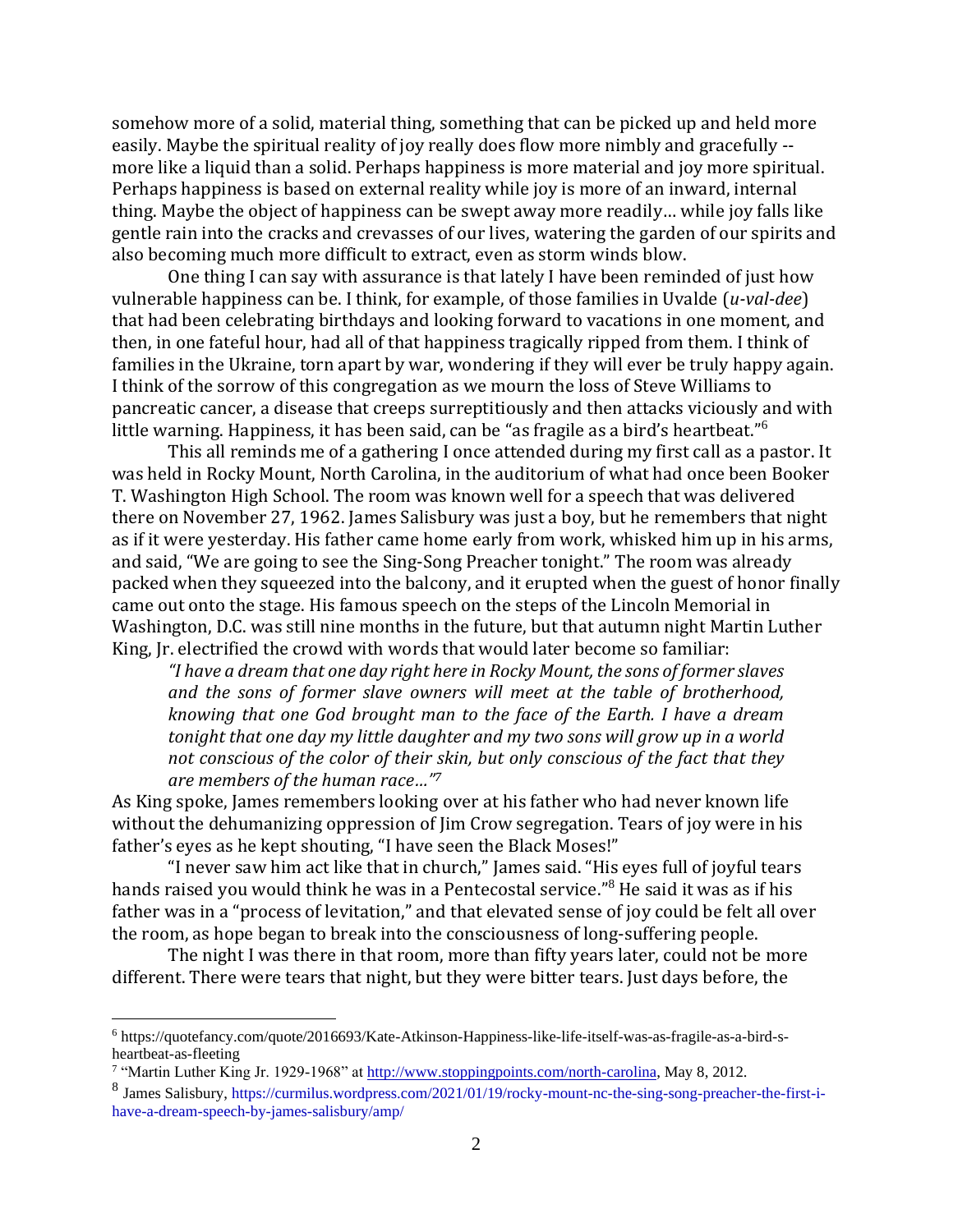community had been rocked by a drive-by shooting that took the lives of two young men. It was just the latest in a series of tragedies. Rocky Mount, situated on I-95 at the mid-point between New York and Miami, had become a hub for the drug trade, and gang violence had drastically escalated.

But it wasn't just drugs and violence that was on our minds and hearts. It was deeper than that. Half a century had passed, but the same old problems Dr. King had addressed in that very room – economic injustice, cultural inequities, lack of opportunities, and the suborn hold of systemic racism were still plaguing black families. That night, for two and a half hours, the African-American community of Rocky Mount wailed, vented, and raised their laments. The auditorium crackled with raw and unfiltered anger, grief, frustration, and sadness. It was just one more reminder of how vulnerable happiness can be, how fleeting it can be – "as fragile as a bird's heartbeat."

But I still think that Salinger was on to something, and a conversation I had this past week convinced me of that. Let me say first that my family truly loves living in the manse, and we feel very blessed and lucky to live there. I would say it is one of the things that gives us joy about living in Larchmont. But we have had a bit of a problem with one of the showers. From time to time, one of the upstairs tubs has dripped down and broken through the living room ceiling. The good news is that, this week, I think we solved the problem. PPM brought in Leo, their special projects guru, and through trial and error, Leo and I found the issue: the shower fixture had a faulty seal. The gap in the gasket was not big, but if the water hit it just right, it would drip straight down to the living room.

At one point in our deliberations, as we pondered different theories, Leo said we just had to keep looking. It could be a small issue, he said, "but the water always wins." If there is any way the water can get out or seep in, the water will find it. It made me think back to our time living on the coast, when the state would spend millions upon millions of dollars moving sand to shore up spots that were being eroded by the ocean, and then one good storm comes along, and it is like they had done nothing at all. The water always wins.

And that is the primary point I want to make about joy and its link with Trinity Sunday. In this passage of John, Jesus is telling the disciples that pain will likely be a part of life. From time to time, we will experience pressure, anguish, tribulation, or persecution. But Jesus also makes a promise. "You will have pain," he says, "but your pain will turn to joy." Just like when a woman is in labor, he continues, you will have pain.

"*But when her child is born, she no longer remembers the anguish because of the joy of having brought a human being into the world. So you have pain now; but I will see you again, and your hearts will rejoice, and no one will take your joy from you."*

At times, that promise must have seemed far-fetched to the disciples, perhaps even laughable. Because the liquid nature of joy makes it hard to grasp, it can slip through our fingers if we try to hard to hold onto it or own it. But when joy is connected to God, when we see God as the one source of true joy, it will not slip through our fingers. It will settle into our lives and no one will take it. That is the promise.

And that promise is not coming from just anybody. Jesus was with us in the flesh, but the Triune God was, is, and will be much more than flesh. I am not going to pretend to explain how the Trinity works – how God can be both three and one – three persons in one substance. That kind of wisdom is way beyond my paygrade. But there is a handle that helps me hold onto the concept of the Trinity even if I do not fully understand it. It is